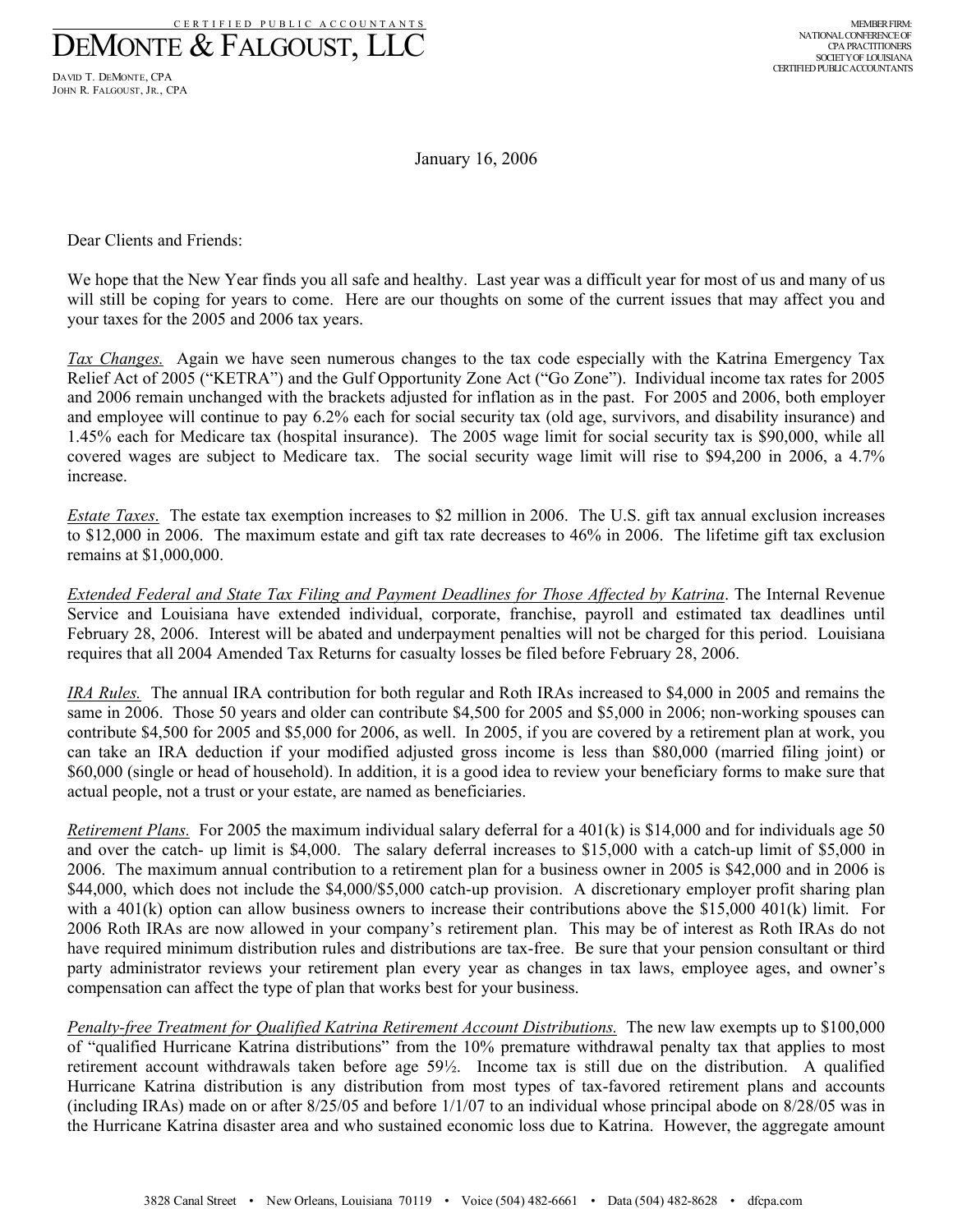January 16, 2006 Page 2

you can treat as qualified Hurricane Katrina distributions in 2005 and/or 2006 cannot exceed \$100,000. The new law permits qualified Hurricane Katrina distributions to be re-contributed to eligible retirement plans and IRAs to recover previous taxes paid. In addition, the new law says qualified Hurricane Katrina distributions that are not re-contributed (as defined earlier) can be spread out and taxed over three years.

*Larger Retirement Plan Loans for Katrina Victims***.** The new law generally increases the amount that can be taken out as a tax-free loan from a qualified retirement plan to the lesser of \$100,000 or your vested account balance. This special rule applies to plan loans made to any "qualified individual" after 9/23/05 and before 1/1/07. Under the normal rules, plan loans generally cannot exceed \$50,000 or half of your vested account balance. Qualified individual means any person whose principal abode on 8/28/05 was in the Hurricane Katrina disaster area and who sustained economic loss due to Katrina. In general, retirement plan loans must be repaid within five years to be tax-free (home loans can have longer terms). The new law offers relief to any "qualified individual" who has a plan loan outstanding on or after 8/25/05 with repayment that is otherwise due between 8/25/05 and 12/31/06. The due date can be delayed for one year, and subsequent loan repayments will be adjusted to reflect the delay.

*Standard Mileage Rates.* If you haven't already done so, it is time to record your odometer reading. This will help document your total miles for 2005. The KETRA provides for changes in the allowable deduction for the standard mileage rates. See the chart below for 2005 and 2006 rates per mile:

|                            | January 1-      | September 1-      | January 1-        |
|----------------------------|-----------------|-------------------|-------------------|
|                            | August 31, 2005 | December 31, 2005 | December 31, 2006 |
| <b>Business Miles</b>      | 40.5            | 48.5              | 44.5              |
| Charitable Miles           | 14.0            | 14.0              | 14.0              |
| <b>Charitable Services</b> | $*290$          | 34.0              | 32.0              |
| <b>Medical Miles</b>       | 15.0            | 22.0              | 18.0              |
| Moving Miles               | 15.0            | 22.0              | 18.0              |

\* Only applies to the period after August 24, 2005 and before September 1, 2005.

*New Mini Personal Exemption for Housing Katrina Victims.*For 2005 and 2006, the new law provides a \$500 mini personal exemption (equivalent to a deduction) for each Hurricane Katrina displaced individual housed in your principal residence. There is a \$2,000 cumulative cap on the exemptions, therefore, amounts claimed in both 2005 and 2006 must be added together. An exemption can only be claimed once for a particular person, and no payment can be received for housing that person. To qualify for this write-off, you must provide housing in your principal residence for a period of at least 60 consecutive days ending in the year for which you claim the exemption. You need not itemize to benefit.

*No Limitations on Katrina-related Personal Casualty Losses.* The new law provides that the normal \$100 per incident floor for personal (non-business) casualty and theft losses and the separate 10% of Adjusted Gross Income floor are both waived for personal casualty and theft losses caused by Katrina on or after 8/28/05 in the Hurricane Katrina disaster area. This means that you can fully deduct such losses on your Form 1040 as an itemized deduction. The casualty loss calculation can be complex. We have included an example below for your reference. In addition, we will attach a schedule to your 2005 organizer that can assist you in preparing a list of the contents lost in your home. Properly completing this schedule will help minimize the fees to report the casualty loss. Fees for reporting casualty losses will be based on the organization of your records and the complexity of your individual situation. Casualty losses can be claimed on your 2004 or 2005 income tax returns. We will assist you in determining in which year to claim the loss. Again, Louisiana is requiring all 2004 Amended Tax Returns for casualty losses be filed before February 28, 2006, which is not a very practical limit.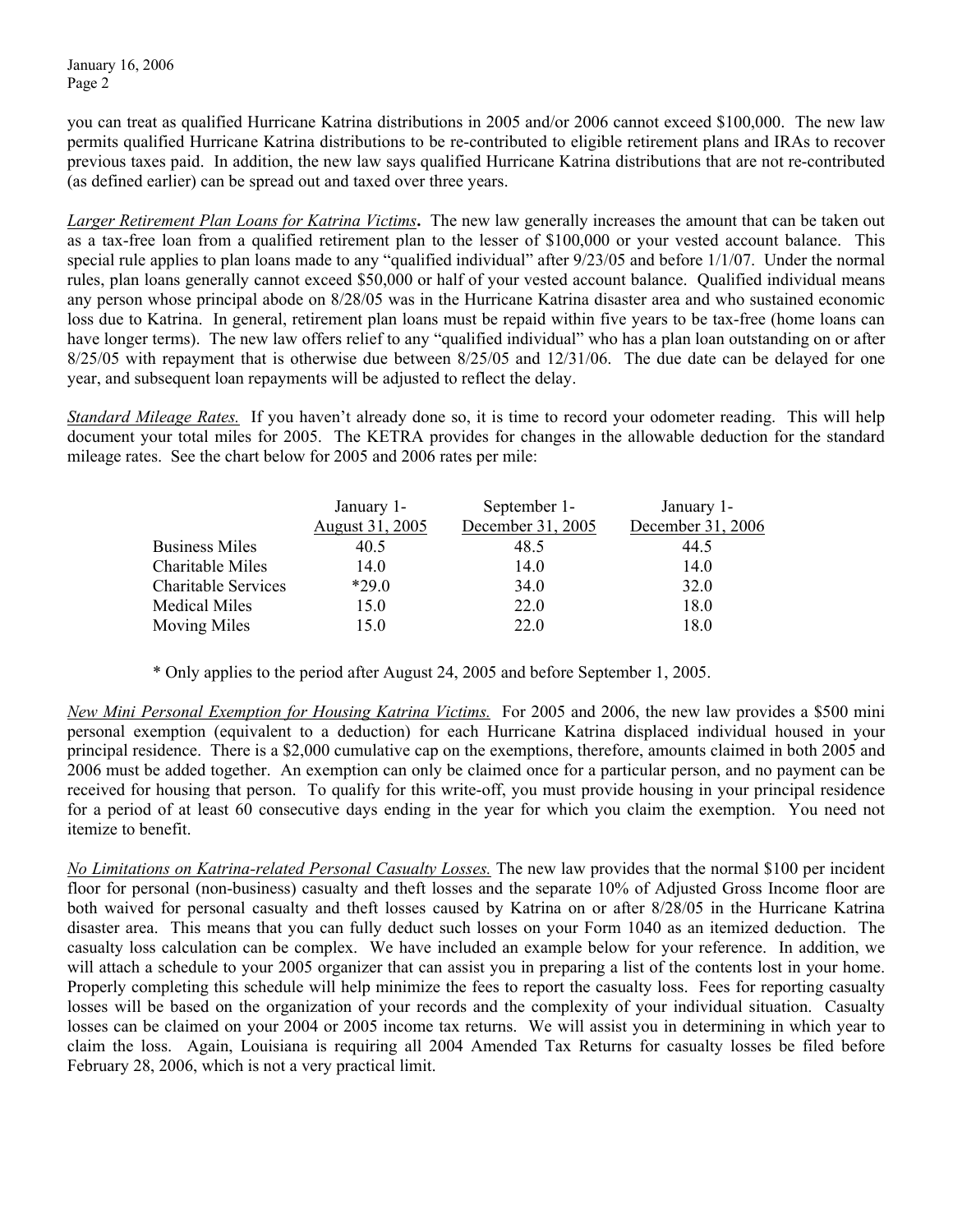January 16, 2006 Page 3

*Calculation of Casualty Losses.* Casualty losses are calculated in a two-step process. The first step is to determine the lesser of your basis (what you paid for the property, plus improvements) or the decrease in fair market value as a result of the casualty. The second step is to add back any insurance proceeds that were received to compensate for the loss.

Example: You bought your home in Lakeview 10 years ago for \$250,000 and spent an additional \$50,000 in improvements since then. Hurricane Katrina flooded your home in August 2005. A competent appraisal valued the property as a whole at \$650,000 before the storm but only \$100,000 after the storm. Your insurance company paid you \$250,000 for your loss. Your casualty loss is calculated as follows:

| 1. Adjusted Basis in the property     |           | $$300,000 (250,000+50,000)$ |
|---------------------------------------|-----------|-----------------------------|
| 2. FMV before the storm               | 650,000   |                             |
| 3. FMV after the storm                | 100,000   |                             |
| 4. Decrease in FMV (step 2 - step 3)  | 550,000   |                             |
| 5. Loss (smaller of step 1 or step 4) | 300,000   |                             |
| 6. Subtract Insurance                 | (250,000) |                             |
| 7. Casualty Loss                      | \$50,000  |                             |

*Extended Tax-free Replacement Period for Katrina-damaged Assets***.** The new law extends the normal period to replace assets in order to avoid being taxed on gains triggered by casualty insurance proceeds (or certain other payments) to five years for assets (whether business or non-business) damaged or destroyed by Katrina on or after 8/25/05 as long as you acquire replacement assets that are used within the Katrina disaster area.

*Work Opportunity Tax Credit for "Katrina Employees".*The new law provides that employers may take a credit up to \$2,400 (maximum qualified wages for credit is \$6,000) per employee who lived in the affected area and is hired within two years by an employer located in an affected area. (Special rules apply for rehires).

*New Employee Retention Tax Credit for Small Companies Affected by Katrina.* This new break is intended to encourage Katrina-affected small employers to retain and continue paying their employees until the end of this year. The maximum credit is \$2,400 per employee whose employer is located in the affected area, but the benefit is mostly offset by the loss of deduction for those same wages.

*Alternative Minimum Tax (AMT).* Originally intended to ensure that wealthy taxpayers paid a minimum amount of taxes, it is estimated that by 2010 32 million taxpayers will be affected by the AMT. The majority of these taxpayers will have incomes of less than \$100,000. Taxpayers with large dividend or capital gains income are victims of this tax without ever engaging in any overt tax avoidance strategy. Approximately 15% of our clients were hit with this tax in 2004. The real grief from this tax arises when taxpayers learn many of their itemized deductions are essentially disallowed when the AMT takes effect. State income taxes are not deductible for taxpayers in AMT, which is another reason to purchase Louisiana movie credits (see below).

*Movie Tax Credits.* In 2002, the Louisiana legislature enacted the Louisiana Motion Picture Tax Incentive Act (the "Act") in order to induce production companies to base their film and video productions (i.e., movies, television shows, commercials, music videos, etc.) in Louisiana. The Act provides a tax credit incentive for qualified, Louisianabased productions. The state of Louisiana issues tax credits to producers who film motion pictures in our state. However, these producers are usually not residents of Louisiana and can't take advantage of the tax credits. As a result, they are selling the credits to Louisiana residents at a discount to be used against Louisiana state income tax. Individuals claim their share of the credit on their individual tax returns. These credits can be purchased for 85 cents on the dollar and in lots beginning at \$5,000. In the event the entire credit cannot be used in the year earned, the remaining credit may be carried forward and applied against income tax liabilities for the next ten years.

*LA Sales Tax Refund on Uninsured Personal Property.* Louisiana victims of Hurricane Katrina in parishes where disaster relief funds have been made available by President Bush may be eligible for a refund of state sales taxes paid